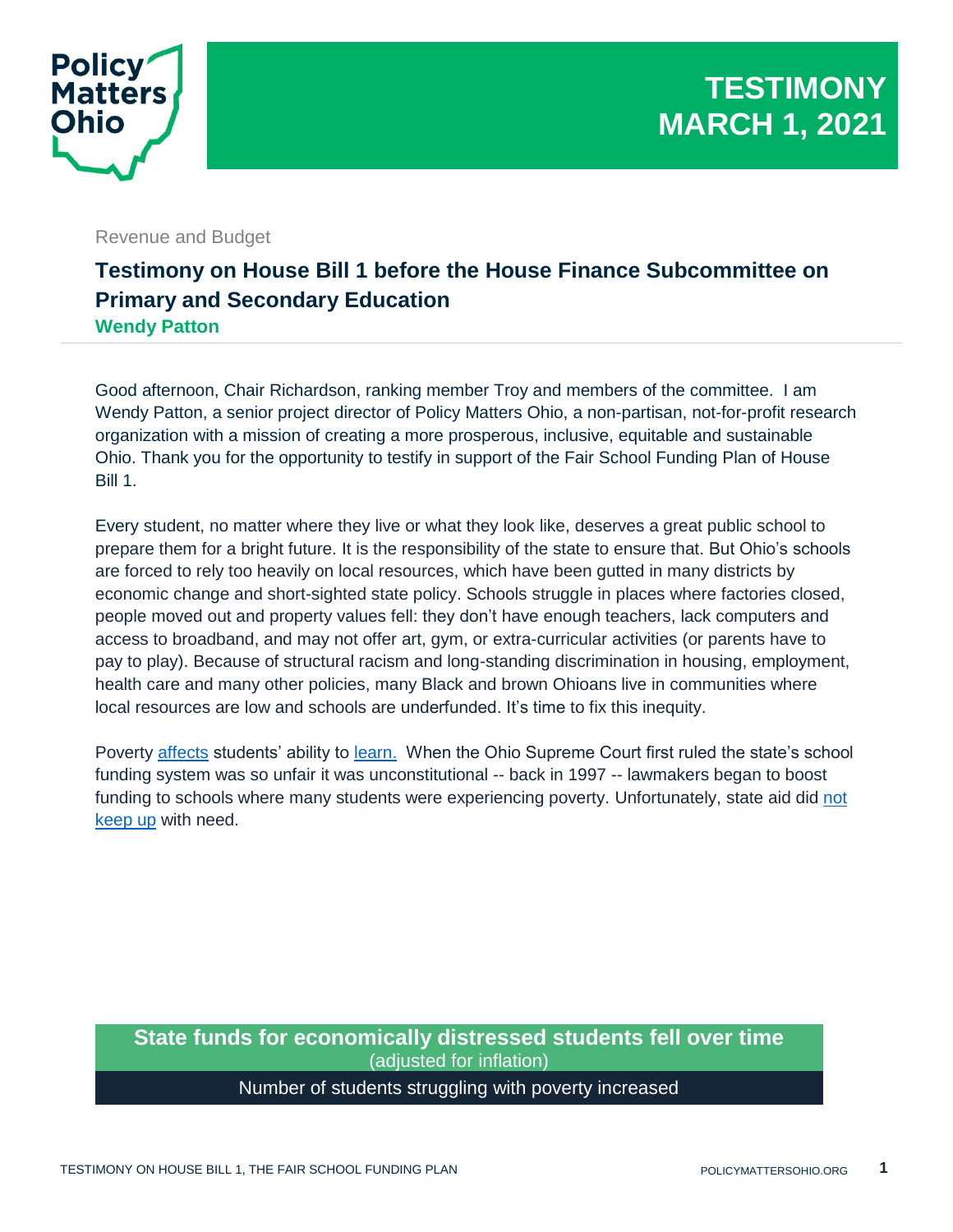

*Source: Policy Matters Ohio based on data from Fleeter, Howard, " Analysis of FY17 Ohio School District Report Card Data and Related Issues," Ohio Education Policy Institute, Presentation to the Task Force on Education and Poverty, September 28, 2017 ( https://bit.ly/3uyqaNV)*

Today the state doesn't even base school funding on the cost of educating a student. As a result, funding is inadequate. School funding overall is [lower](https://www.edweek.org/state-and-national-highlights-reports-quality-counts-2020/2020/01) than the national average , and the national average itself is mediocre. The ["Fair School Funding Plan"](https://sites.google.com/view/ohiofairschoolfunding) is a needed step forward. District-level spreadsheets on the impact of House Bill 305, which proposed the Fair School Funding Plan and was passed last fall by the House, showed it would [boost](https://www.legislature.ohio.gov/download?key=15669&format=pdf) average state per-pupil aid from \$6,835 to \$8,459. The greatest increase goes to districts where poverty is high and the cost of educating students is the greatest.

| <b>Fair Schools Funding Plan</b>                  |                                                                     |                                         |
|---------------------------------------------------|---------------------------------------------------------------------|-----------------------------------------|
| New resources will help make the system more fair |                                                                     |                                         |
| <b>District</b><br>typology                       | <b>Typology description</b>                                         | Average per-pupil<br>boost in state aid |
|                                                   | Rural - High Student Poverty & Small Student Population             | \$867                                   |
| 2                                                 | Rural – Average Student Poverty & Very Small Student Population     | \$1,821                                 |
| 3                                                 | Small Town - Low Student Poverty & Small Student Population         | \$750                                   |
| 4                                                 | Small Town - High Student Poverty & Average Student Population Size | \$1,333                                 |
| 5                                                 | Suburban - Low Student Poverty & Average Student Population Size    | \$753                                   |
| 6                                                 | Suburban - Very Low Student Poverty & Large Student Population      | \$505                                   |
|                                                   | Urban - High Student Poverty & Average Student Population           | \$1,925                                 |
| 8                                                 | Urban - Very High Student Poverty & Very Large Student Population   | \$1,795                                 |

*Source: Policy Matters Ohio based on Legislative Service Commission data cited in Fleeter, Howard, Overview Of Hb 305 (Ohio Fair School Funding Plan,, Fall/Winter 2020 Newsletter*

The Fair Schools Funding Plan proposed in HB 305 would have started to correct the structural racial discrimination in Ohio's school funding policy. Schools that many Black and brown students attend would have received an average boost in per-pupil funding that can start to build a better future for those students (See figure below).

## **Fair Schools Funding Plan addresses structural racism**